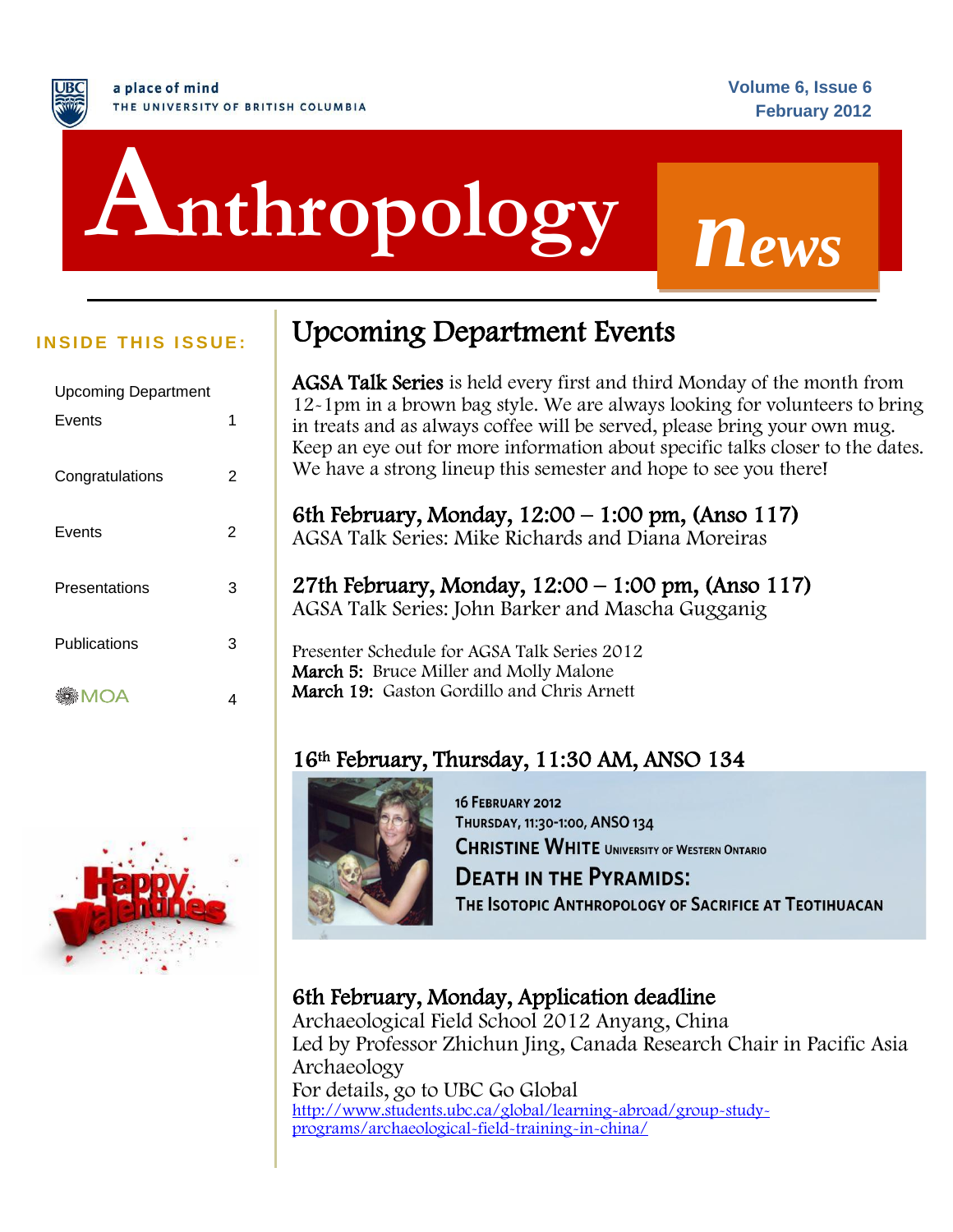# Congratulations

Vinay Kamat for being the recipient of the Anthropology Students Association's Best Undergraduate Teaching Award for 2011.

Daria Boltokova has been awarded the Sentinel Prize in Anthropology

Gillian Naomi Farnell has been awarded the Wilson Duff Memorial Scholarship

Jordan Philip Henry Wilson has been awarded the Michael Ames Scholarship in Museum Studies

# Events

#### I Film screening: Shining Spirit

Thursday, February 2, 3:30-5:00 pm, Michael M. Ames Theatre, MOA (free with regular admission)

This documentary, introduced by Tamar Scoggin, Ph.D Candidate, UBC Anthropology, focuses on a Tibetan musician who immigrates to Canada, and then, using digital technology, makes a traditional Tibetan music album with his family living back in Tibet. Beautifully shot and recorded, the life journeys captured and connected in both Canada and Tibet are poignant, humorous, and heartbreaking. Shining Spirit has won numerous film festival awards and was selected for National Geographic's All Roads Film Project, as well The Foundation for Universal Responsibility of His Holiness the Dalai Lama film festival. The director of the film, Karen McDiarmid, and the protagonist, Jamyang Yeshi, will be in attendance at the screening, and Jamyang Yeshi will also perform traditional Amdo Tibetan music. For more info on the film, visit <http://www.taracafeproject.ca/shiningspirit.htm>

# Book Launch: Kesu': The Art and Life of Doug Cranmer

Tuesday, February 14, 4:00-5:00 pm

# Dr. Jennifer Kramer,

UBC Assistant Professor of Anthropology and curator of the exhibition Kesu': The Art and life of Doug Cranmer (opening at MOA March 16, 2012), will sign copies of the catalogue she wrote to accompany the show. Published by Douglas & McIntyre, the book is available for purchase in the MOA Shop.

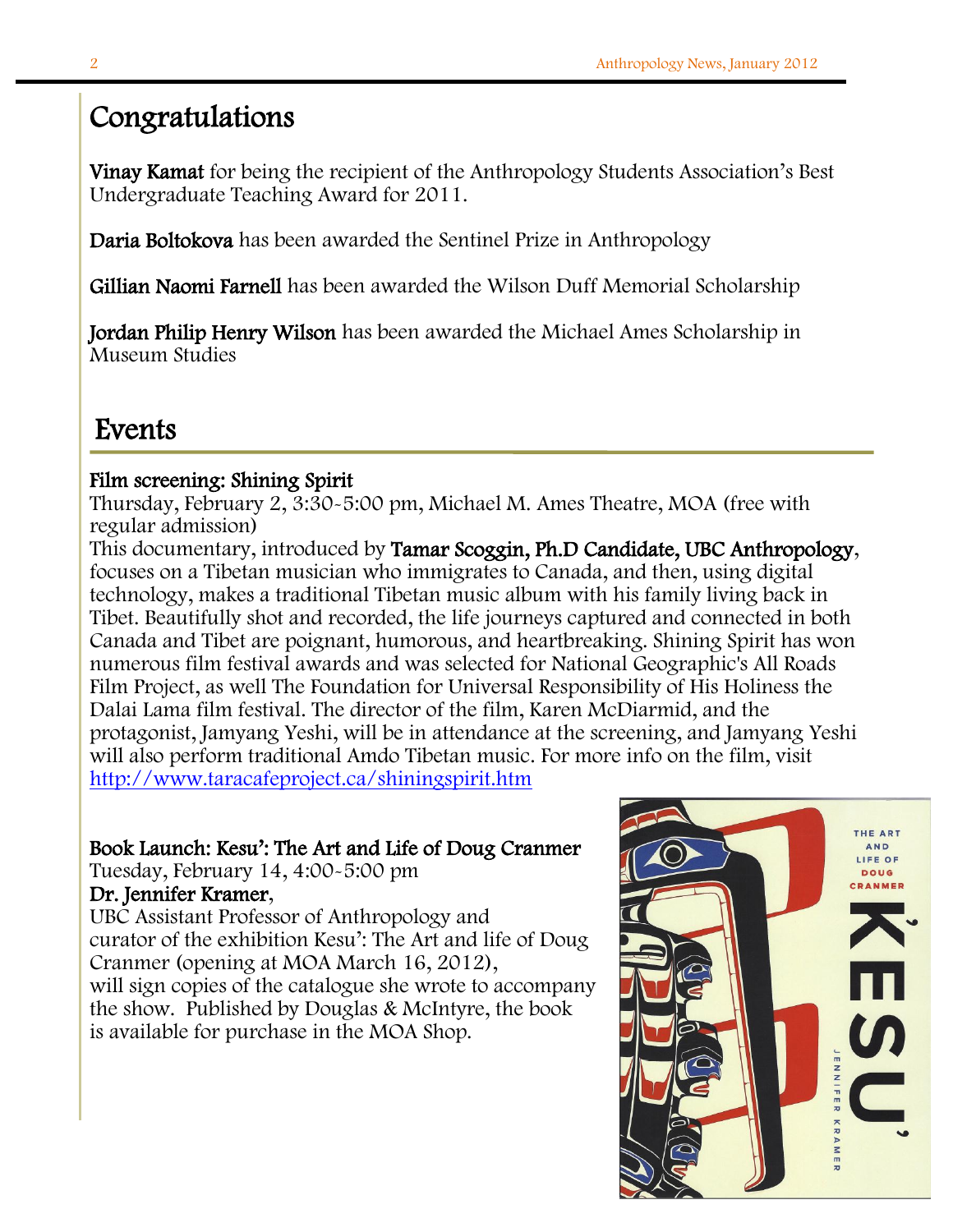# Presentations

# Chris Arnett

2012 Nlaka'pamux Rock Art of The Stein River Valley. Presentation for the Salt Spring Island Historical Society, Central, Salt Spring Island, B.C. January 11.

Osman Ipsiroglu MD (Developmental Pediatrics), William McKellin PhD (Anthropology) , Vatikiotis-Bateson, Eric PhD (Linguistics, Cognitive Systems) 2011 Individualized Medicine: From Narratives to Videos. The Concept of Therapeutic Emplotment. Grand Rounds, British Columbia Children's Hospital; January 13, 2012. Dr. Ipsiroglu is an IISP PhD student based in Anthropology.

# Ana Vivaldi

2011 "Argentina's Bicentenary Anniversary and a Planned Irruption of the 'Indian'", paper presented at the Vancouver Latin America's studies Workshop. Liu Institute. 2nd December.

# Publications

#### Ī Jennifer Kramer

2012 Kesu': The Art and Life of Doug Cranmer. Vancouver: Douglas & McIntyre Press and UBC Museum of Anthropology

#### Carol E. Mayer

2011 "We gather to reconcile – No longer captives of the past: Murder, missionaries and reconciliation."

[http://www.maltwood.uvic.ca/cam/publications/cam\\_journal.html](http://www.maltwood.uvic.ca/cam/publications/cam_journal.html)

# Charles Menzies

2011 Collaborative Service Learning and Anthropology with Gitxaala Nation - Charles R. Menzies and Caroline F. Butler, with Solen Roth, Natalie J.K. Baloy, Robin Anderson, Jennifer Wolowic, and Oralia Gómez-Ramírez. Collaborative Anthropologies. Vol. 4, 2011.

#### Charles Menzies

2011 Butterflies, Anthropologies, and Ethnographic Field Schools: A Reply to Wallace and Hyatt - Charles Menzies. Collaborative Anthropologies. Vol. 4, 2011.

#### Bruce Granville Miller

2011 Review of Brian Kloptek, Recognition Odysseys: Indigeneity, Race, and Federal Recognition Policy in Three Louisiana Indian Communities. Journal of Anthropological Research 67, 604-605.